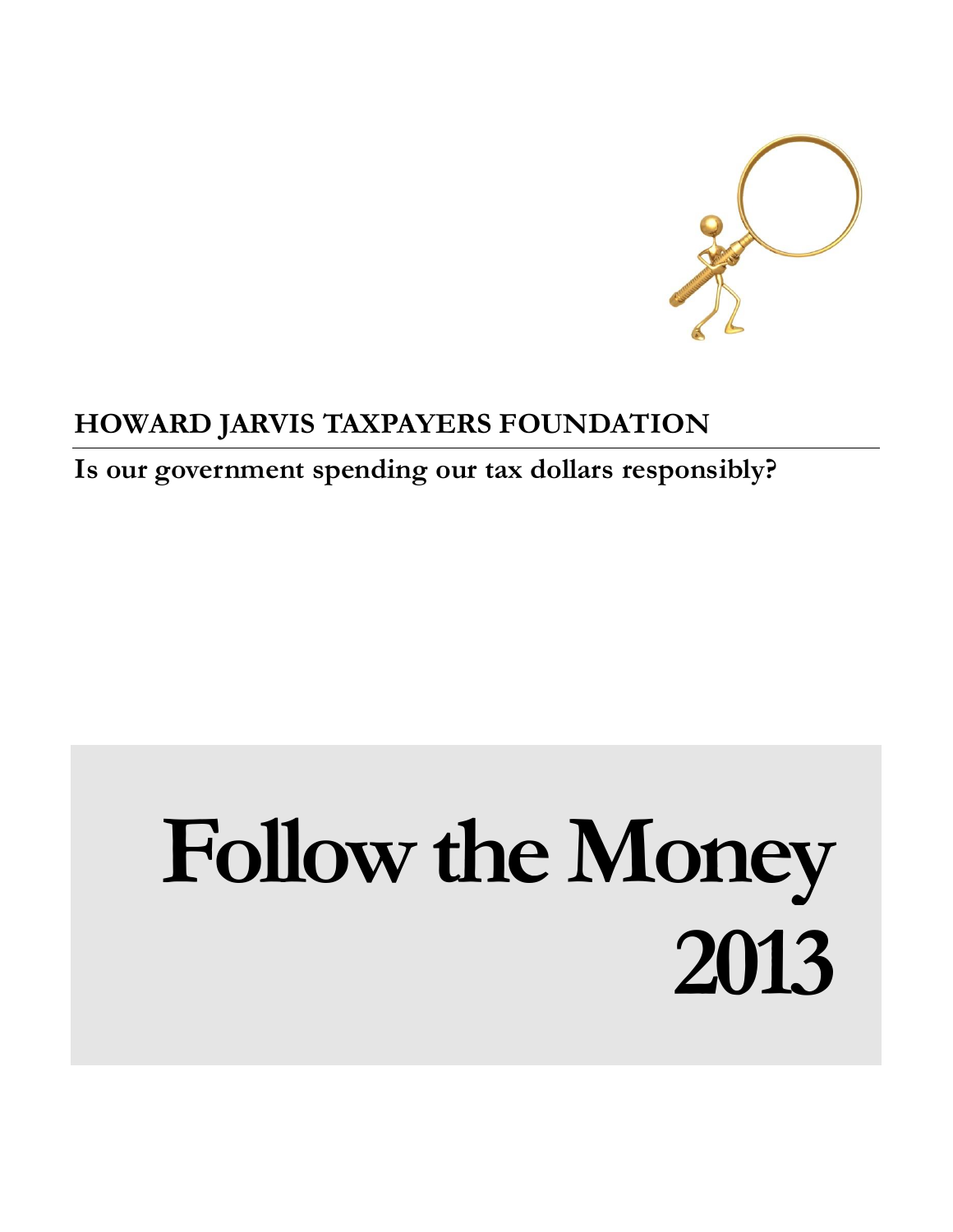**H O W A R D J A R V I S T A X P A Y E R S F O U N D A T I O N**

# Follow the Money 2013

Howard Jarvis Taxpayers Foundation 921 11th Street • Suite 1201 Sacramento, CA 95678 Phone 916.444.9950 • Fax 916.444.9823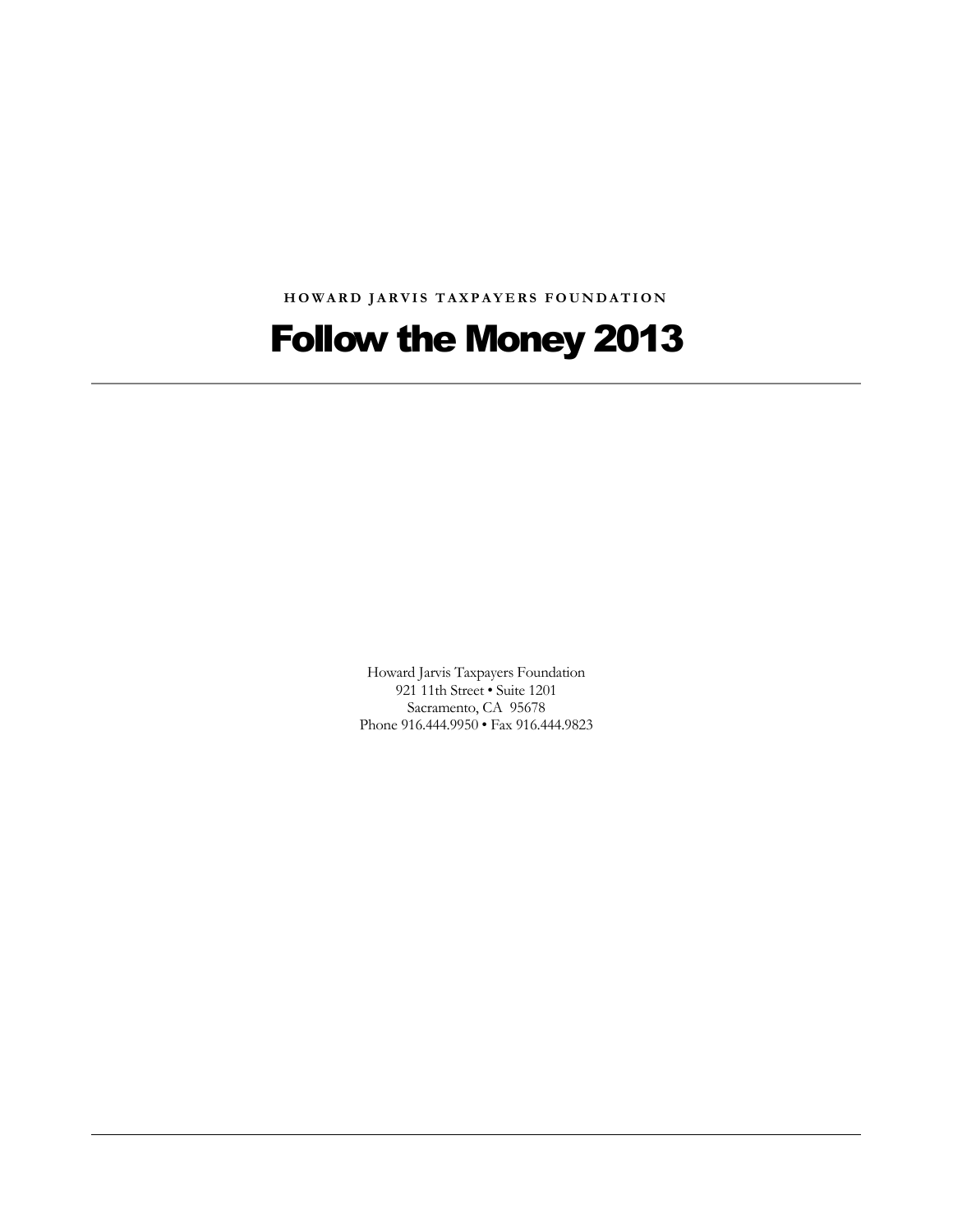# Table of Contents

| Introduction | $\overline{1}$ |
|--------------|----------------|
| Education    | 2              |
| Employment   | $\overline{3}$ |
| Energy       | 5              |
| Health       | 7              |
| Technology   | -9             |
|              | 10             |
| Conclusions  | 12             |
| Endnotes     | 13             |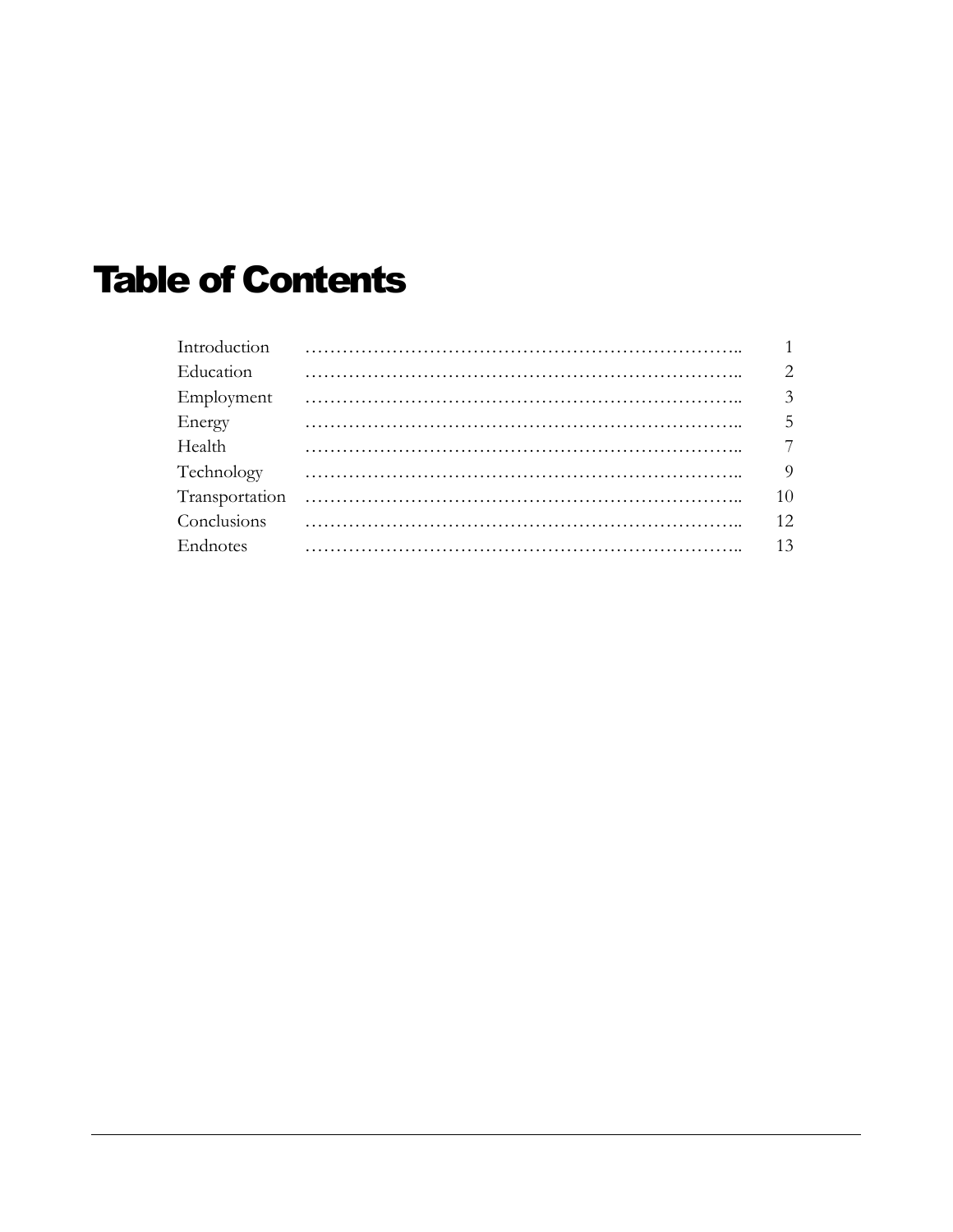## Is our government spending our tax dollars responsibly?

*Californians pay some of the nation's highest taxes but our leaders have still failed to competently provide basic services such as education, roads and public safety. This begs the question: "where does our money go?"*

olicymakers are currently in the process of considering proposals to raise taxes through the repeal of portions of Proposition 13 and through tax increases on consumers and businesses. Because tax proponents say higher taxes are necessary to fund important services, now is the time to ask whether our government is spending its existing revenue wisely. P

A generation ago, California boasted low taxes and some of the nation's best roads, best schools and a thriving economy fueled by abundant, affordable and reliable energy. Over the last 40 years, tax revenues have doubled on a per capita, adjusted for inflation basis<sup>1</sup> while the quality of services provided has sharply declined. The state's roads are now ranked worst in the country<sup>2</sup>, one of the nation's worst high school graduation rates<sup>3</sup>, one of the highest unemployment rates<sup>4</sup>, industrial energy costs that are  $50\%$  above the national average<sup>5</sup>, and the highest poverty rate in America according to a comprehensive measurement by the US Census Bureau<sup>6</sup>.

The mismanagement of California through waste, fraud and abuse costs taxpayers billions of dollars a year that could be better spent on priorities that people actually care about. Follow the Money 2013, like the "Piglet Book" previously produced by the Howard Jarvis Taxpayers Foundation, exposes numerous examples of this mismanagement.

However, it is important to note that the examples shared here have been the subject of investigations and then publicly exposed – these are examples that citizens know about. How much additional waste, fraud and abuse continues in the dark yet to be uncovered?

Follow the Money 2013 is divided into some general categories which follow: education, employment, energy, health, technology, transportation and finally a conclusions section.

1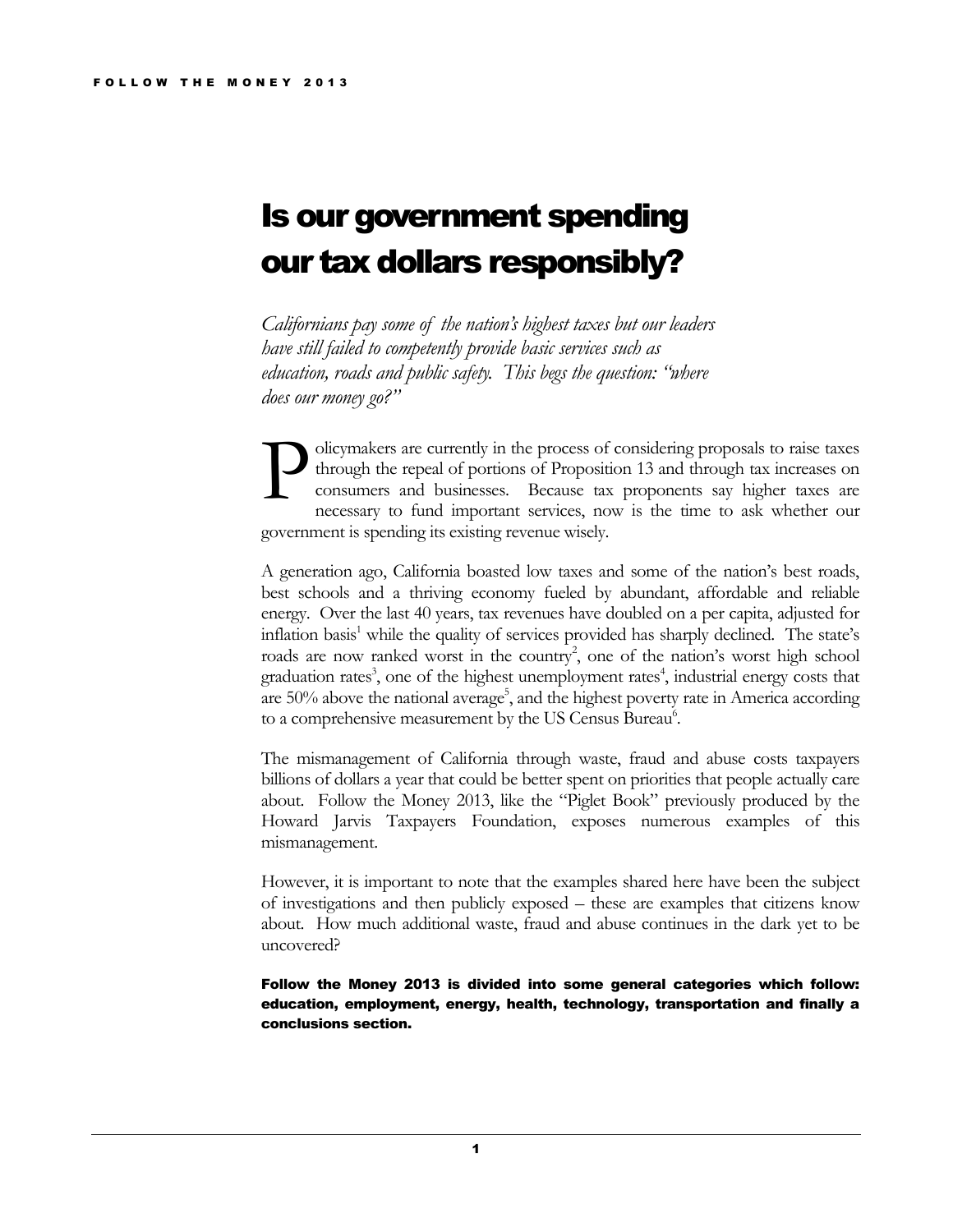## Education

California's education system currently spends \$9,139 per pupil according to the US Census Bureau, more than neighboring Arizona and Nevada and almost 50% more than Utah<sup>7</sup>. Since 1970, spending per pupil has doubled on an inflation adjusted basis<sup>8</sup>. So if the problem is not money, why aren't our schools better?

## LAUSD iPad debacle



CBS reported the Los Angeles Unified School District spent \$1 billion buying iPads for their students, then took the devices back when the kids figured out how to jailbreak them<sup>9</sup>. Making matters worse, the *Los Angeles Times* later reported the iPad software licenses expire in three years, and renewing the licenses could cost \$50 to \$100 per iPad, or about \$60 million annually, despite earlier statements that the district would own

the software permanently<sup>10</sup>.

## Don't go to work – get paid anyway!

The *Sacramento Bee* reported Sacramento school board members were paid even for meetings they missed, in violation of state law<sup>11</sup>. Board members receive a monthly stipend of \$787.50. However, this payment is supposed to be reduced in proportion to meetings missed.

## Want a job that comes with a mansion? Consider a position as UC President

Proposition 30, a \$50 billion tax increase passed in 2012, was promoted on the basis of preventing college tuition increases and providing classes. However, some question whether the money truly is going to students or if it will benefit university brass. For her new position as University of California President, Janet Napolitano will get a base salary of \$570,000, a one-time relocation fee of \$142,500 and an annual auto allowance of  $$8,916^{12}$ .

The *Los Angeles Times* later reported the UC Regents approved the first \$620,000 of spending renovating a 13,000 square foot mansion for Janet Napolitano<sup>13</sup>. The full project could cost up to \$6 million.

## Stealing money from poor children is never okay

An investigation by the Senate Oversight Office found California school districts were stealing millions of dollars intended to help feed poor children<sup>14</sup>.

## CSU staffer racks up over \$150,000 in fraudulent travel expenses

The *Long Beach Post* reported the California State University's Chief Financial Officer resigned after an employee he oversaw was found to have charged over \$150,000 in fraudulent travel expenses to the college system<sup>15</sup>.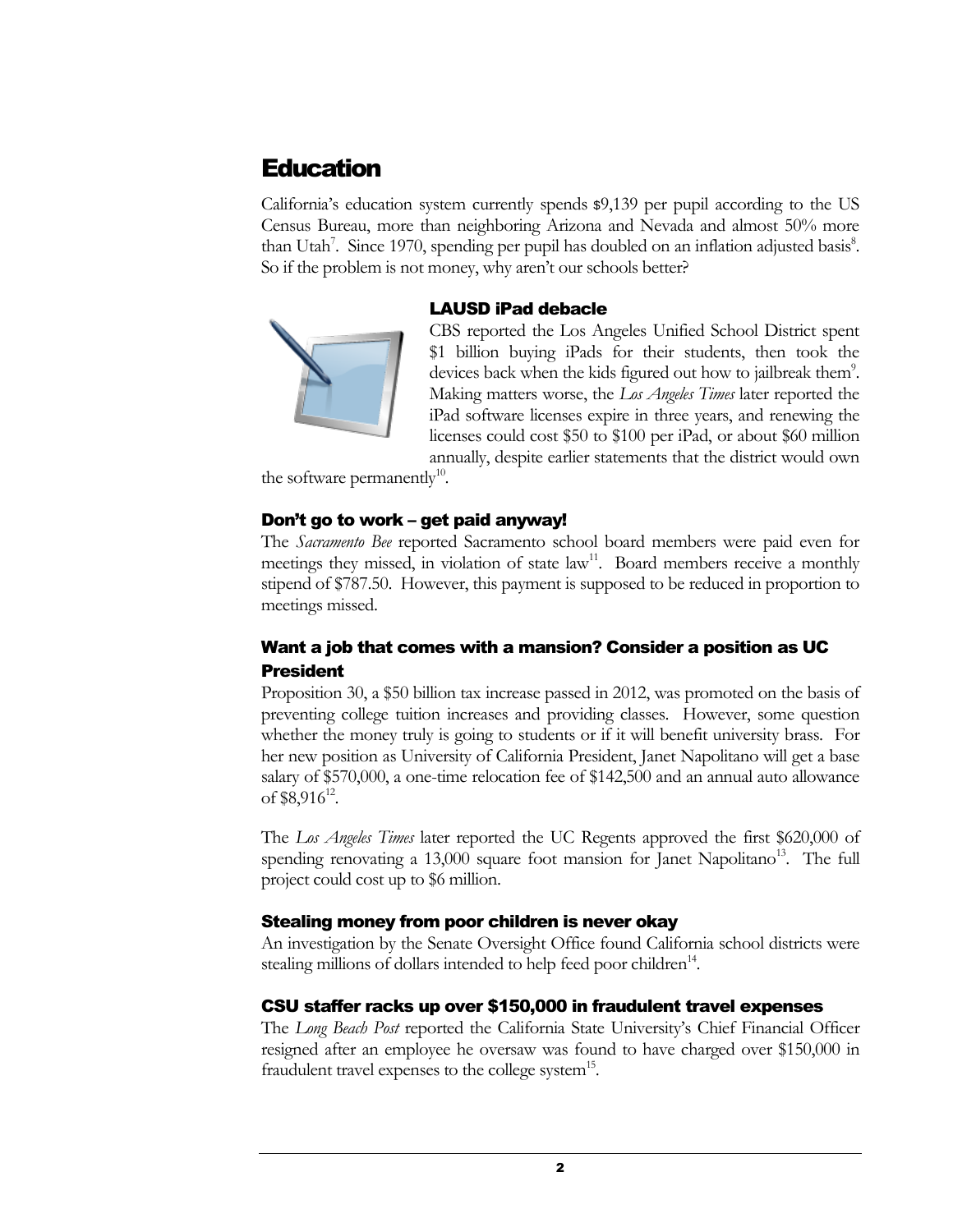## **Employment**

Despite some improvement in California's job market, the state still suffers one of the highest unemployment rates in America. The official unemployment rate of 8.7%, which does not count people who have simply given up on finding a job, is higher than all but four other states according to Bureau of Labor Statistics data<sup>4</sup>. High taxes and a hyper regulatory business climate discourage entrepreneurs from contributing to the economy.

## Elected officials get bonuses for being reelected

An El Dorado County Supervisor questioned the appropriateness of local officials receiving generous bonuses simply for being reelected<sup>16</sup>. Two taxpayer groups have called for an end to this practice, which costs taxpayers \$100,000 annually.



## California \$10 billion in debt because of unemployment benefits

California is one of 17 states that rely on loans from the Federal government to pay for unemployment benefits. Lack of access to jobs has resulted in large numbers of Californians who do not contribute tax revenue but instead receive generous benefits at the expense of taxpayers. This situation, which could have been prevented with smarter economic policies, has put the state \$10 billion in debt to the  $\text{Feds}^{17}$ .

## \$516 million in bonus pay for CA state employees

The *San Jose Mercury News* reported bureaucrats get extra money for hundreds of things including driving the office carpool, having to meet deadlines and riding a motorcycle (which actually sounds kind of fun)<sup>18</sup>.

## Farewell to fuzzy math: Pension debt doubles with more accurate accounting method

California State Teachers' Retirement System (CalSTRS) pension liability doubled to \$166.9 billion under new accounting rules designed for more accurate estimates<sup>19</sup>.

## One for the price of two

The *Sacramento Bee* reported the California Public Employees' Retirement System (CalPERS) was giving managers extra positions at the agency as a sneaky way of paying them more<sup>20</sup>. Because managers are not eligible for overtime, CalPERS got around this problem by simply signing them up for second jobs.

## Maybe they thought they were making an investment?

An investigation by CBS 2 found that \$1.5 million in Los Angeles County welfare payments ended up in Las Vegas with EBT withdrawals uncovered in such locations as casinos, bars and tattoo parlors<sup>21</sup>. Perhaps the hostile business climate has made a casino jackpot look like the only hope of achieving prosperity.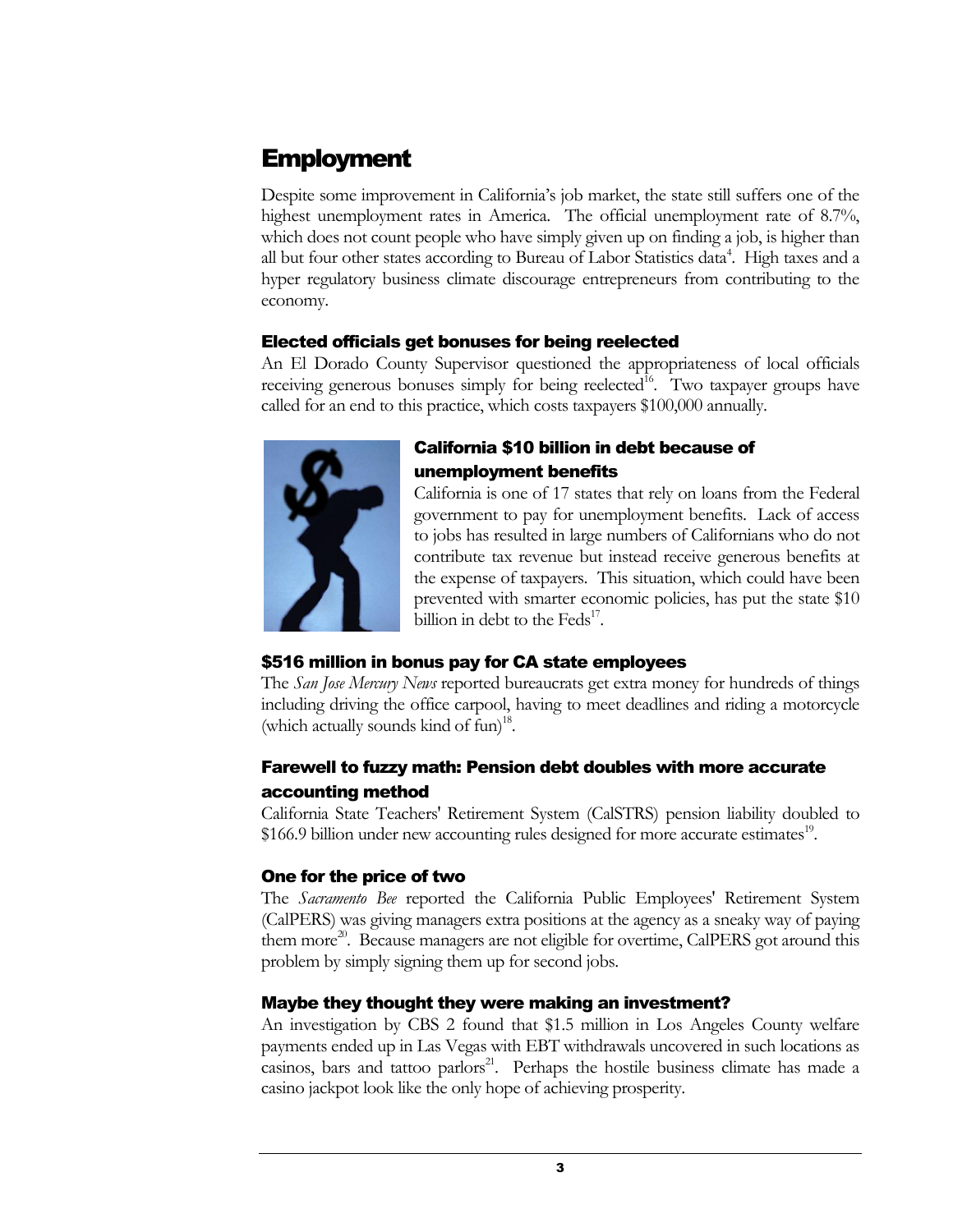## Making \$1,100 an hour must be nice

An analysis of compensation paid by over 200 Bay Area special districts found elected officials were receiving as much as \$1,100 an hour when compensation was compared against actual hours worked<sup>22</sup>. A lack of oversight has also allowed many officials to serve while having conflicts of interest with the agencies over which they preside. In many other states, these commissions are volunteer positions.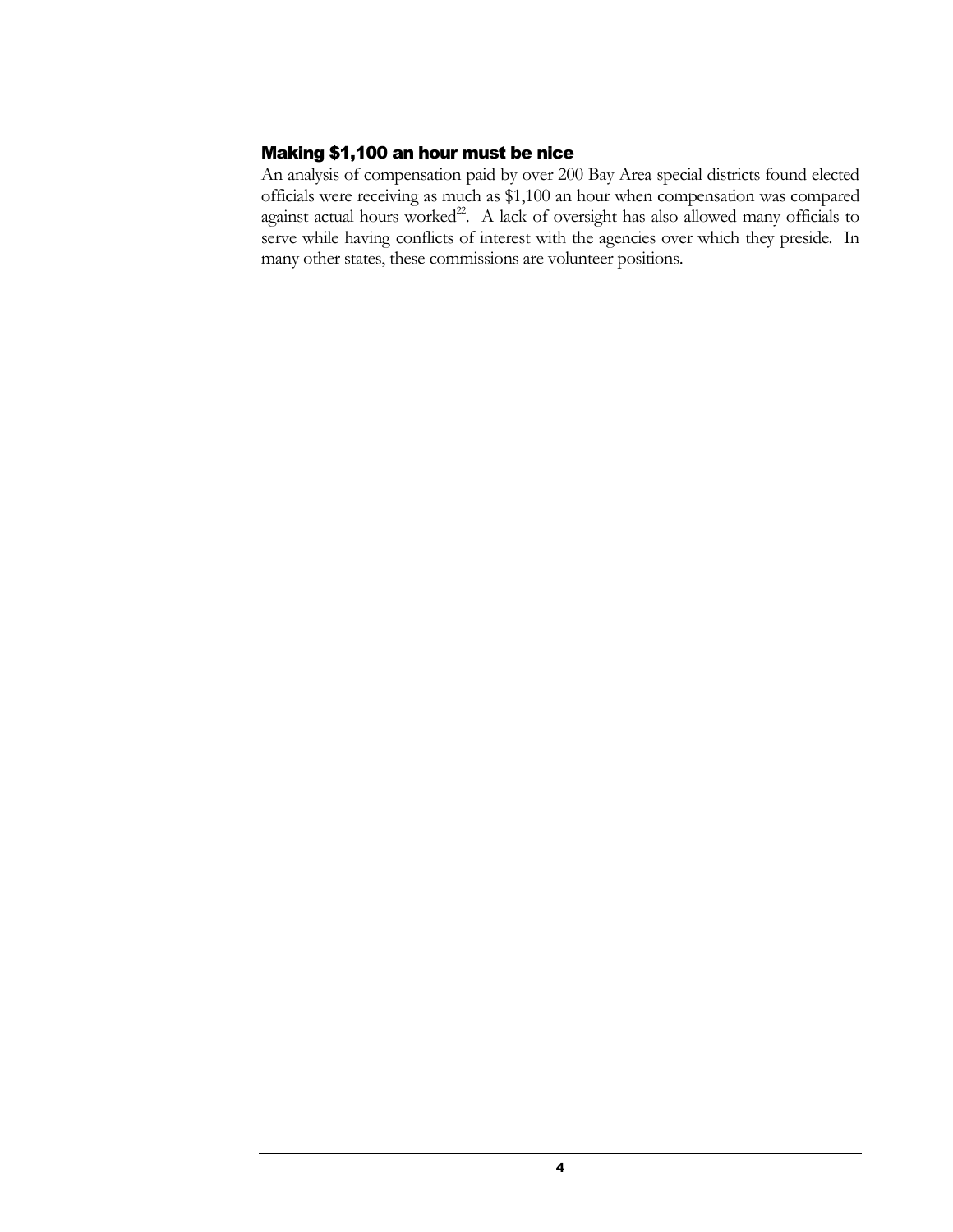## **Energy**

California's leadership has enthusiastically embraced the green agenda, with the nation's most far-reaching climate change law, AB 32; the nation's strictest emissions requirements on diesel engines; and a program aiming for 33% of fuels to be renewable by 2020. Note that according to the state's definition of "renewable," hydroelectric energy does not count despite having no carbon emissions and no harmful byproducts<sup>23</sup>.

All of this has resulted in industrial energy costs  $50\%$  above the national average<sup>5</sup> and the loss of over  $600,000$  manufacturing jobs since  $2001<sup>24</sup>$ . These jobs represented one third of the state's industrial base and once provided a pathway to a middle class life. Although green advocates have promised these jobs would be replaced by a prosperous new "green economy," in actuality California ranks below average in green jobs per capita, behind even Texas which embraces a free market "all of the above" energy strategy<sup>25</sup>.



#### Another green company goes bust

San-Francisco based Ecotality, an electric car charger company declared bankruptcy after receiving and spending \$100 million in taxpayer funds<sup>26</sup>.

## \$60,000 rebate for an electric van? Yep.

CARB approved \$60,000 rebates toward the purchase of electric vans<sup>27</sup>. The size of the taxpayer-funded rebate even surprised CARB's strongest supporters.

## Negative energy? Audit reveals energy regulators mishandled hundreds of millions of dollars

The California State Assembly held a hearing after auditors reported mismanagement of ratepayer money at the California Public Utilities Commission<sup>28</sup>. Auditors found lax oversight with one \$275 million expenditure simply not recorded, revenue estimates off by \$189 million and some expenses off by \$212 million.

The CPUC was found to have failed to file reports on how ratepayer money was spent since 1977, and while the agency says no funds were actually misspent, investigators say at this point it is impossible to verify exactly where the money went.

## Aren't fires also bad for global warming?

Truckers have long argued CARB's costly diesel filters made their trucks break down in addition to causing a fire hazard. In a major vindication that raises some stillunanswered questions, CARB's favored filter manufacturer, Cleaire, has shut down after being linked to two fires, including a major forest fire $2^2$ . Top officials at Cleaire had been recipients of CARB's most prestigious award.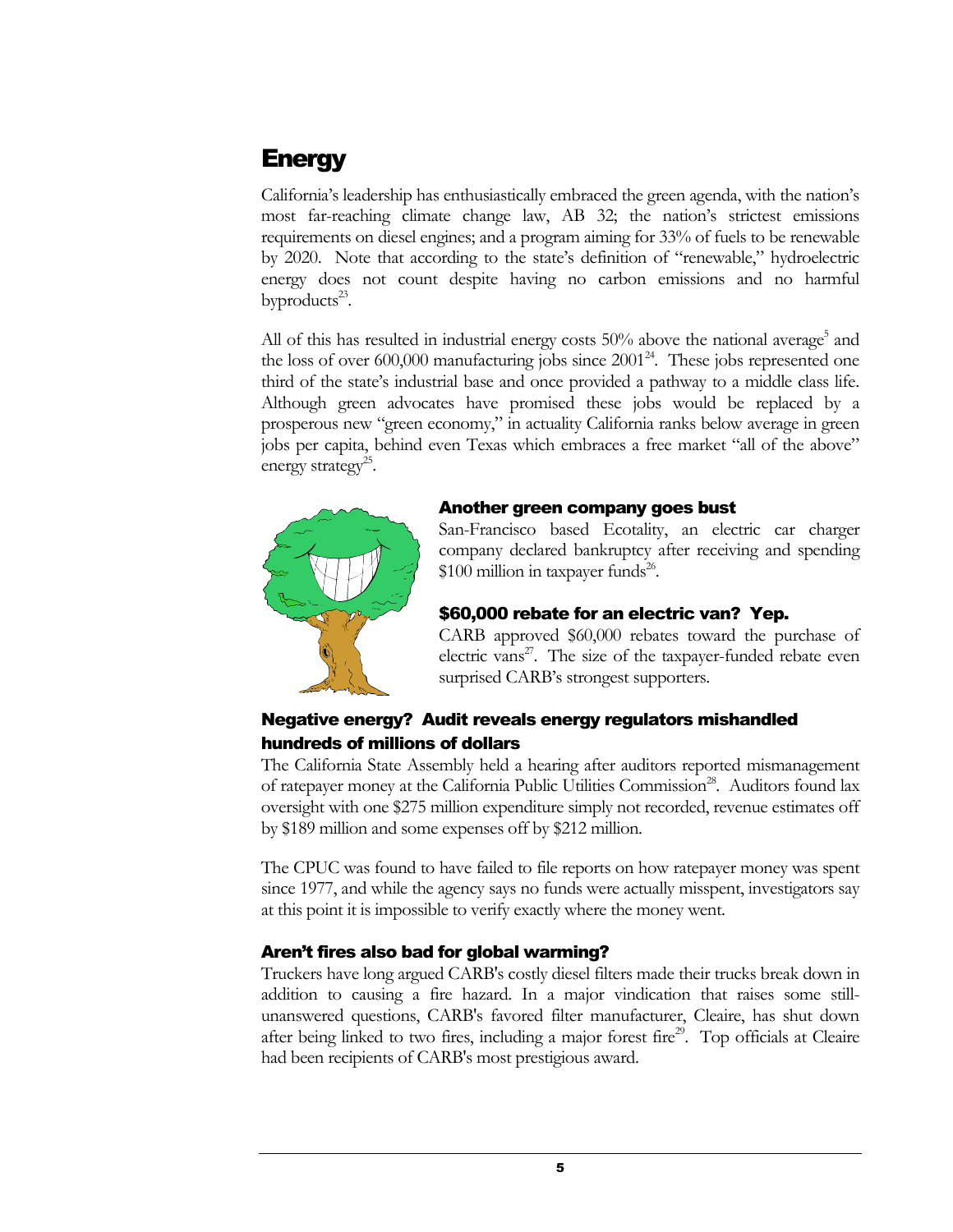## LA DWP not sure where \$40 million went

The *Los Angeles Times* reported two nonprofits received payments of up to \$4 million a year from the Los Angeles Department of Water and Power<sup>30</sup>. The payments to the Joint Training Institute and Joint Safety Institute were meant to improve relations with the agency's workers. However, the agency reports it has little specific data on exactly what the money was used for.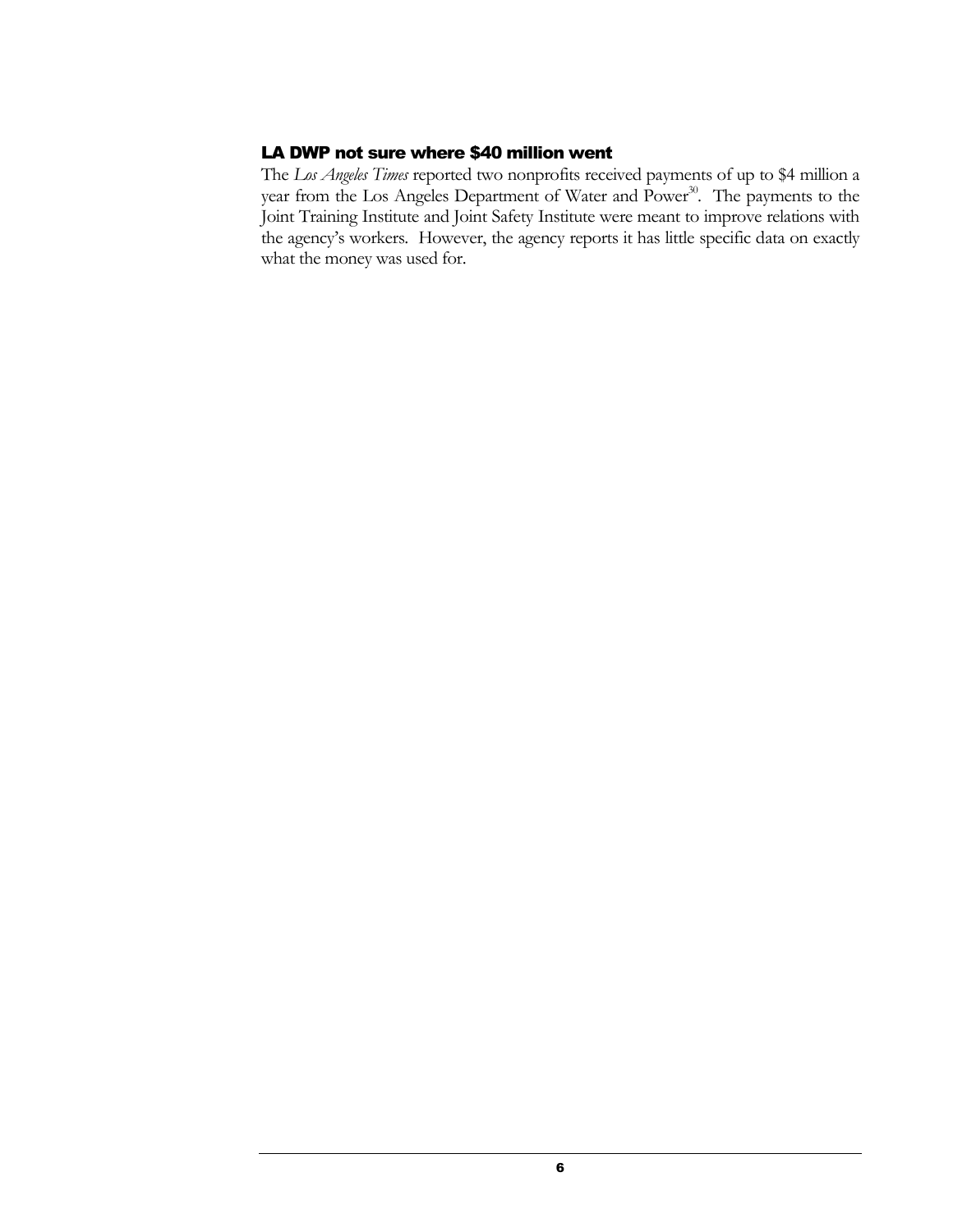## **Health**

Californians rank high in making some important lifestyle decisions with respect to their health. They are less likely to smoke or be obese than people in most other states<sup>3</sup>. However, the healthcare system is heavily regulated and bureaucratized with a large share of valuable resources spent on regulatory compliance and avoidance of costly lawsuits<sup>31, 32</sup>.

Policymakers have so far failed to stem the tide of frivolous lawsuits which subject patients to higher costs and complications from delays and confusing forms that only exist to protect somebody from being sued. The introduction of the Affordable Care Act, or Obamacare, introduces yet more regulations into this hyper regulatory medical environment.



## Covered California throws a party, only 10 people sign up

Covered California, which is California's Obamacare health exchange, rented out the Sacramento Convention Center for a giant well-publicized party to promote the exchange<sup>33</sup>. 1500 people showed up and 300 workers were present to sign people up for healthcare. However, by the end of the event, only 10 people had completed applications.

## Doctor doctor, here's \$6 billion worth of bad news

Lieutenant Governor Gavin Newsom met with former US Secretary of Health and Human Services Tommy

Thompson to explore ways to reduce health care fraud, which currently costs California \$6 billion annually, or 10-30% of every healthcare dollar spent<sup>34</sup>.

## Cancer research money going to terrorists instead

KCRA investigatory reporter Mike Luery found tobacco smuggling is currently costing California \$300 million a year in lost revenues, including money that had been intended for cancer research<sup>35</sup>. Cigarette smuggling, which currently accounts for nearly one in five cigarettes sold in the state, has been linked to financing terrorism.

## Spending like crazy – Billions in Prop. 63 money spent without oversight

The California State Auditor blasted the Department of Mental Health for spending billions in Prop. 63 money with no serious oversight or evaluation of whether the money was spent effectively<sup>36</sup>.

## Were they high when they made the bogus bills?

CNN and the Center for Investigative Reporting found Drug Medi-Cal paid out \$94 million in the past two fiscal years to rehab clinics in Southern California that have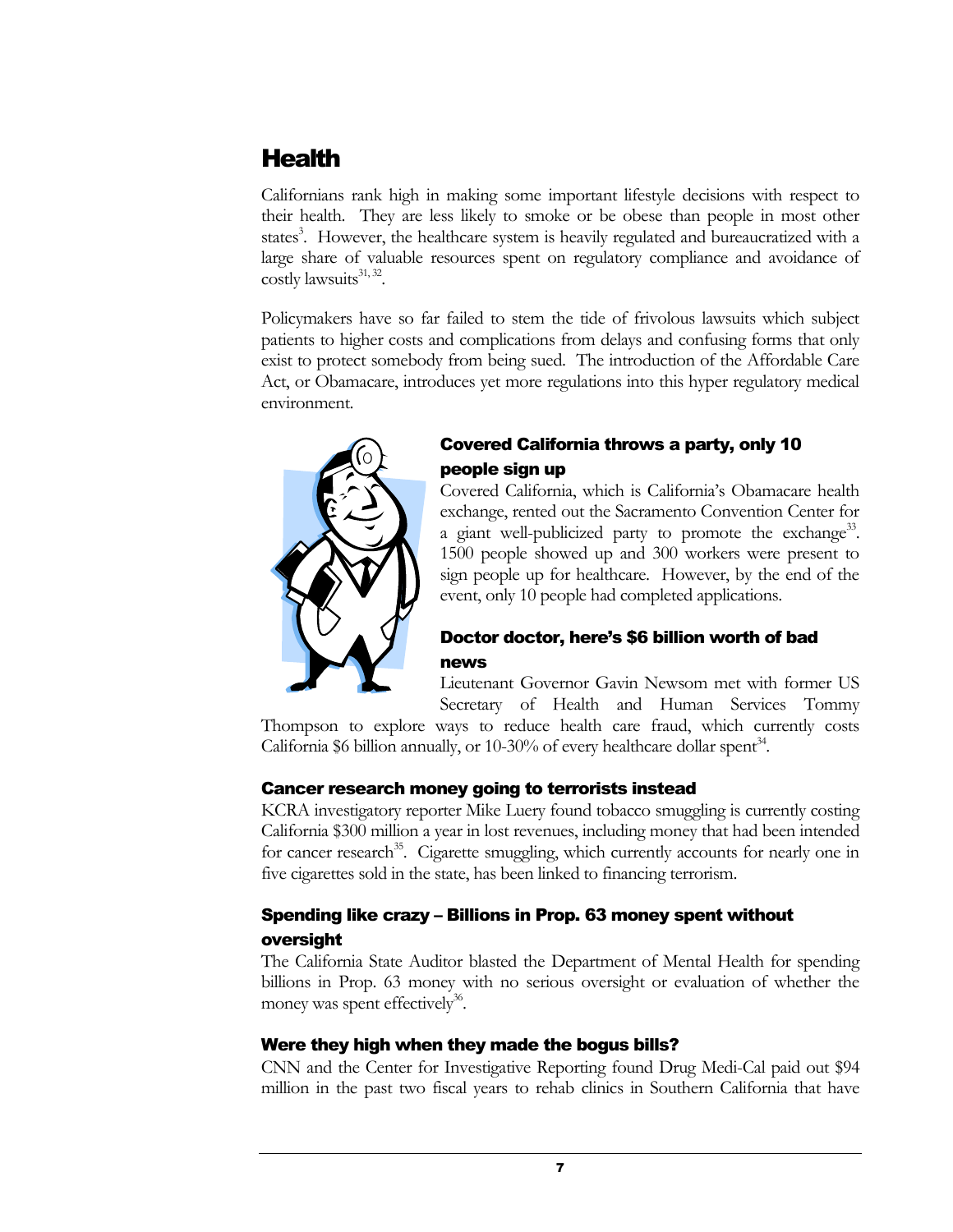shown signs of deception or questionable billing practices, representing half of all public funding to the program $37$ .

## Wait … our tax check wasn't meant as a political donation

*Investor's Business Daily* reported Democratic Party allies including the SEIU, the Los Angeles County Federation of Labor AFL-CIO and California NAACP are receiving millions in taxpayer-funded grants to help promote Obamacare<sup>38</sup>.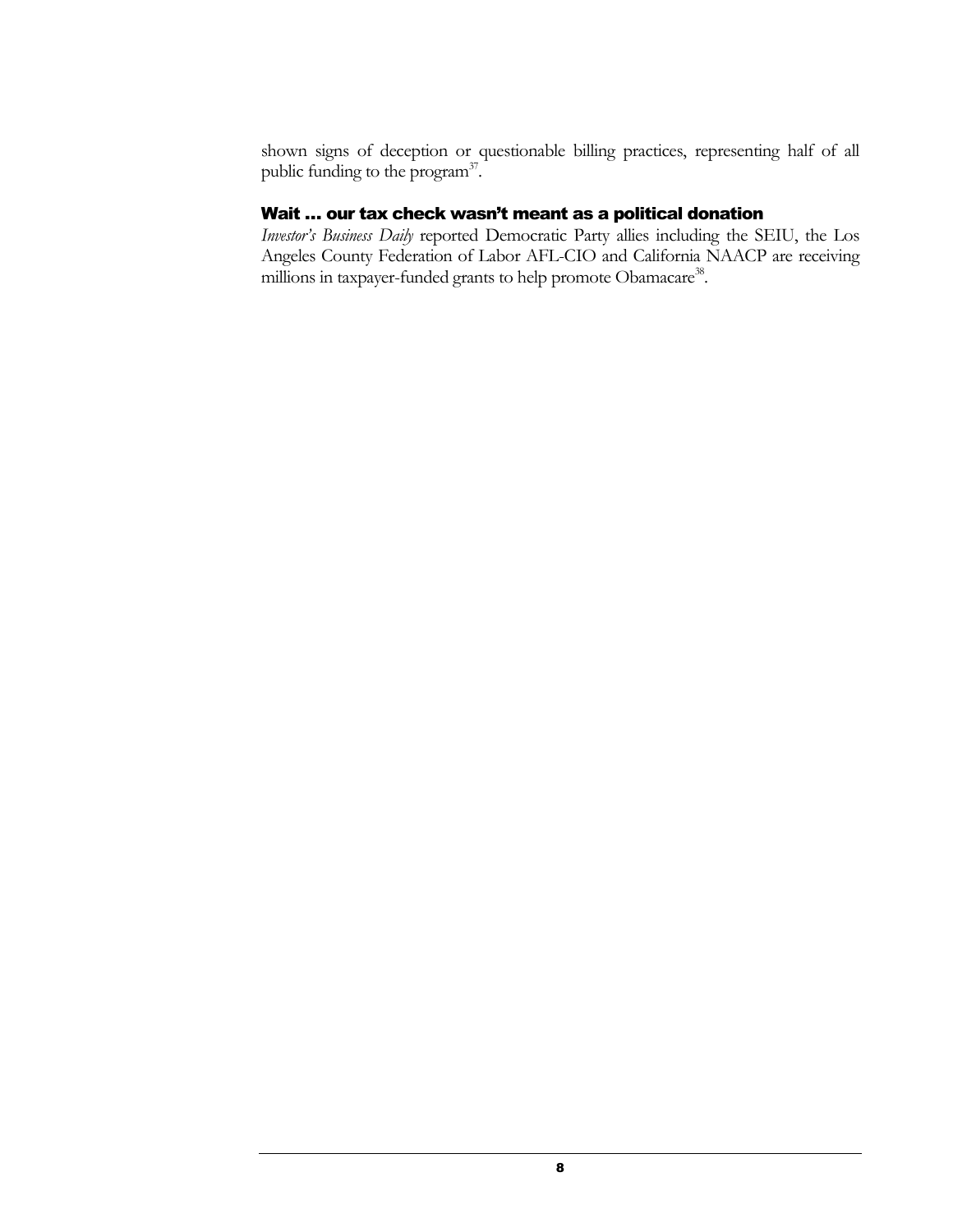## **Technology**

California is home to Silicon Valley and some of the world's top technology companies. Apple, Google and Facebook all have their headquarters' in Silicon Valley. The technological skills of the private sector do not seem to have manifested themselves in California's government bureaucracies however.

State agencies have been attempting to upgrade their computer systems but have so bungled these efforts that they have thrown up their hands and given up after spending hundreds of millions of dollars. These technology disasters were among California's highest profile boondoggles of 2013.



## We apologize that the computer ate your check. Please try again later

A \$188 million upgrade to the Employment Development Department's computer system resulted in the delay of jobless benefits for nearly 150,000 unemployed  $Californians<sup>39</sup>$ . The delay caused by this supposed upgrade triggered a deluge of calls and emails to the agency that it was not able to handle.

## The verdict is in: Court system's computer upgrade is a \$500 million disaster

The effort to build a \$2 billion computer system linking the state's 58 county courts has proven to be one of the biggest boondoggles in state history. The failed program had run so amok by the time the plug was pulled that one of the subcontracts had 102 change orders, pushing one bill alone from \$33 million to \$310 million<sup>40</sup>.

## Failed payroll system upgrade costs \$254 million

Legislators searched for answers when they learned the 10-year effort to upgrade California's payroll system doesn't work and may not be salvageable<sup>41</sup>. With state employees divided into 160 agencies and 21 bargaining units, the State Controller's office said it may have just been too complicated for the program's developers to figure out.

## Dead end road: \$208 million DMV system overhaul cancelled

Department of Motor Vehicles officials abandoned a \$208 million computer system overhaul intended to help motorists register their vehicles and renew their licenses online, after determining that little progress was being made<sup>42</sup>.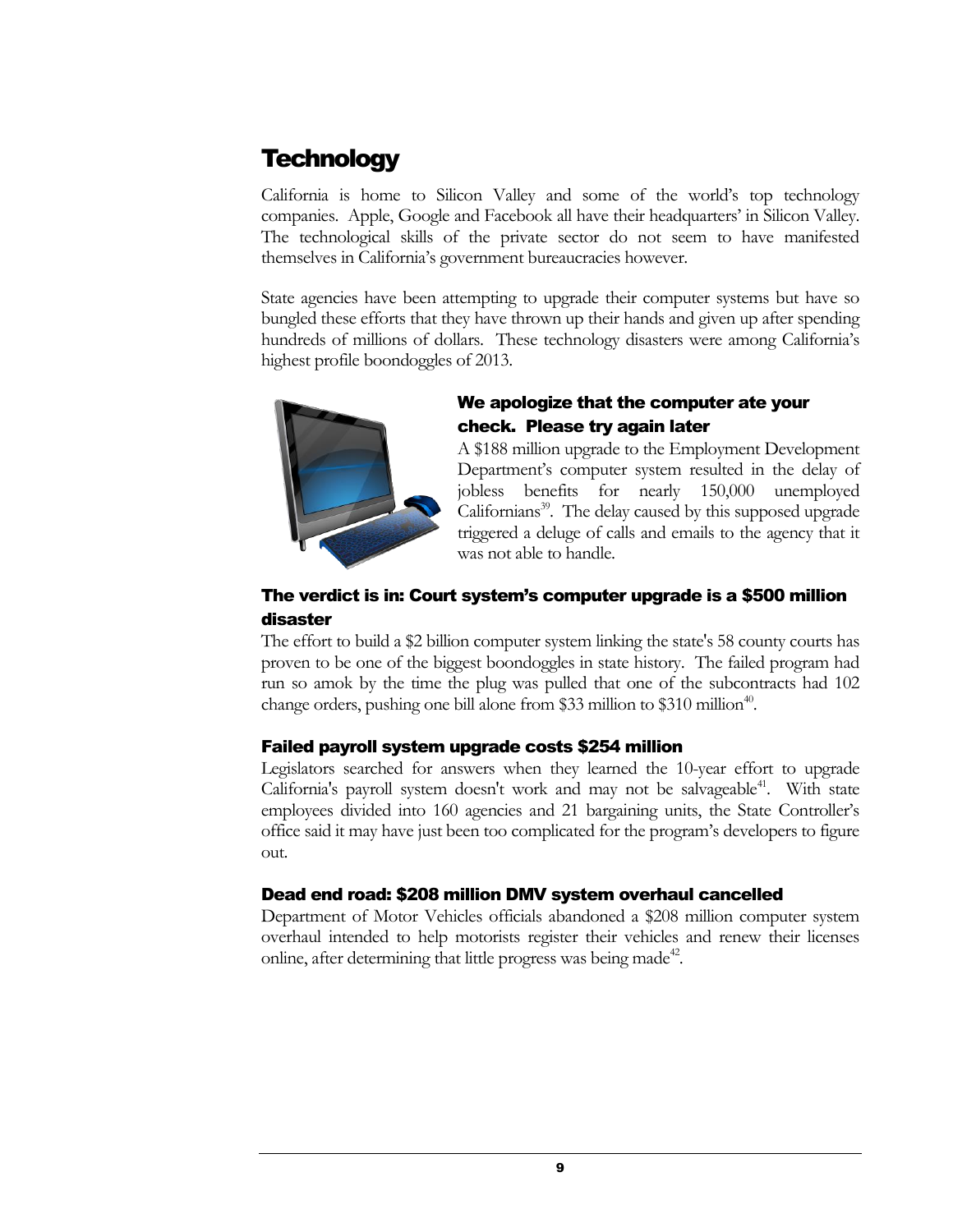## **Transportation**

Despite the highest gas taxes in the nation, money which is designated to transportation projects, and tens of billions in new debt issued by the Schwarzenegger administration for transportation, California suffers some of the worst roads in the



nation<sup>2</sup>. A generation ago, the state's highways were the envy of the nation. They served as a vital conduit to quickly, cheaply and efficiently move goods and people.

Whole new communities sprouted along brand new freeways, and people could have a house and a yard and streets where their kids could play safely for an affordable price. Today, gridlock prevails while policymakers try to cram more and more people into dense urban areas, in part for purposes of global warming mitigation<sup>43</sup>.

## High Speed Fail?

**Consultants receive \$600 million, not a single mile of track laid**

In an accounting to lawmakers, the High Speed Rail Authority reported it had spent \$600 million on consultants for project management, public outreach, preliminary engineering and environmental assessment<sup>44</sup>. The agency said it plans to spend nearly \$1 billion on consultants before beginning construction.

#### **\$2 million consolation prizes**

To solicit bids for construction of the first phase of the project, the High Speed Rail Authority offered \$2 million just for submitting a proposal, even if the proposal was rejected<sup>45</sup>. The Authority said the payout would result in better and cheaper bids although some might say the payouts show the agency is careless with money and would have the opposite effect.

#### **It pays to be married to Diane Feinstein**

The High Speed Rail Authority awarded the \$1 billion contract for the first phase of the project, a line from Madera to Fresno, to a company controlled by US Senator Diane Feinstein's husband. In previous dealings, the company in question has had to pay hefty settlements amid accusations of fraud, racketeering and corruption and some former employees are currently in prison on similar charges<sup>46</sup>.

#### Bridge over troubled waters

A Bay Area bridge was completed a decade later than promised and \$5 billion over budget<sup>47</sup>. The project was plagued by construction difficulties, including faulty bike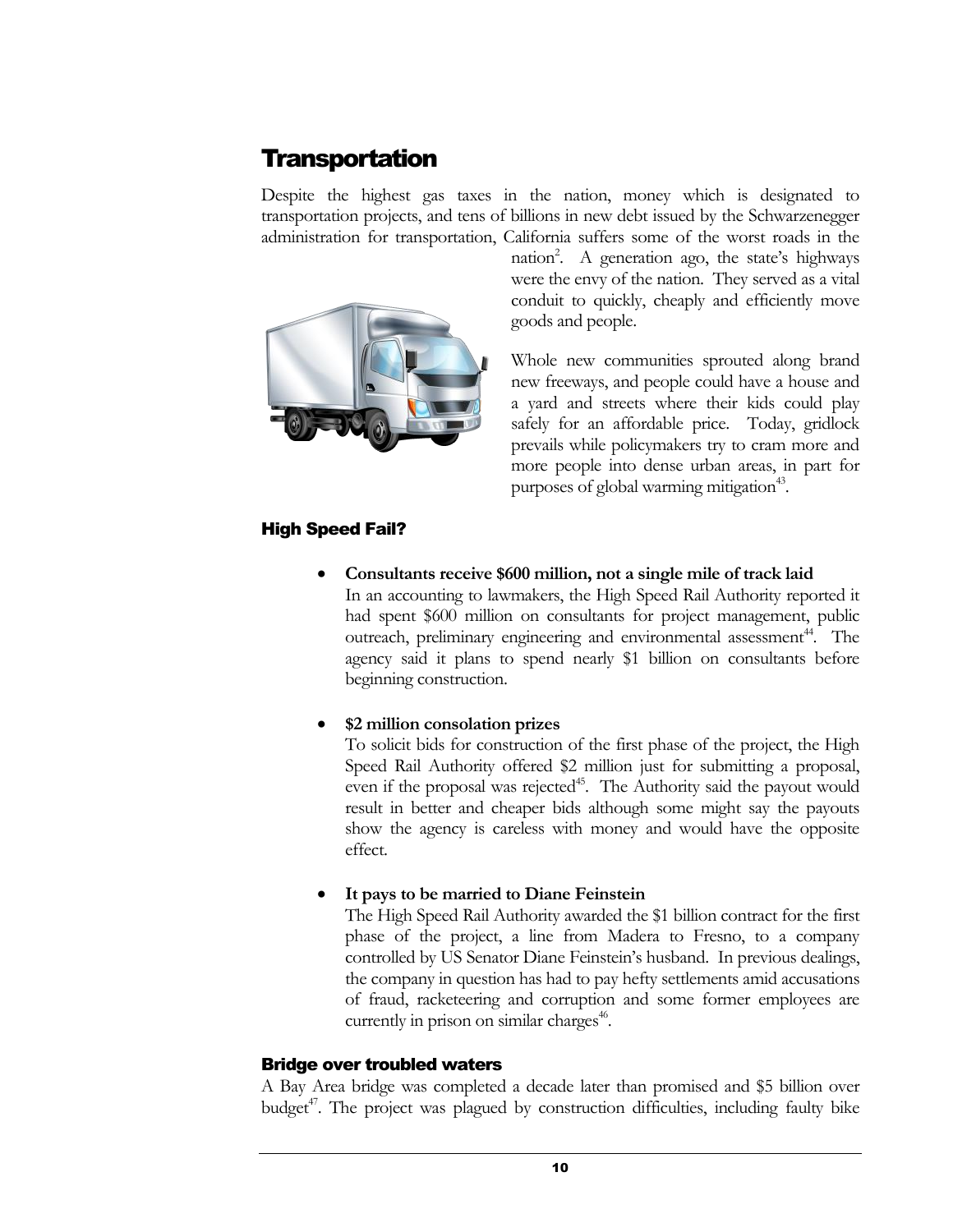path railings that cost nearly \$4 million to repair and a batch of massive bolts that snapped, delaying the opening and requiring a costly retrofit<sup>48</sup>.

#### \$43 million found hidden at the LA Dept. of Transportation

After \$43 million was discovered hidden in the Los Angeles Department of Transportation, officials say they don't know how much more money could be hidden in other departments<sup>49</sup>.

## \$250 million LAX runway falling apart just six years later

While a commercial runway typically has a lifespan of 20-25 years, a \$250 million runway at LAX is riddled with cracks, deteriorating concrete and exposed steel reinforcing bars just six years after completion<sup>50</sup>. The company that performed this faulty work, Tutor-Saliba, is now called Tutor-Perini and is the same company controlled by Diane Feinstein's husband that was awarded the high speed rail contract.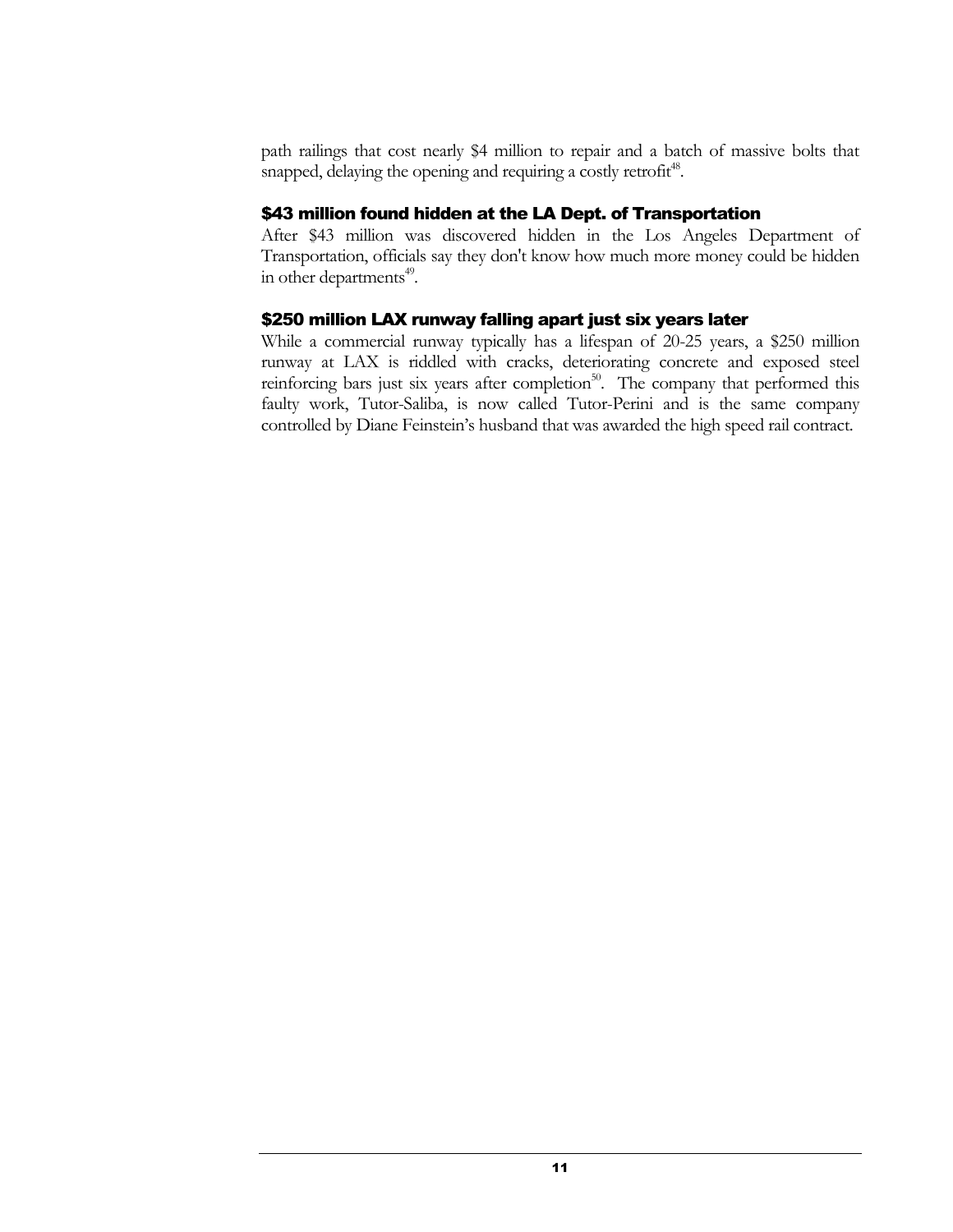## **Conclusions**

Citizens of different political persuasions do not always agree on matters of policy. However, everybody should be able to agree that taxpayer dollars should be spent in a way that is honest, ethical and effective.

Investigations into governmental mismanagement turn up data that is dismissed by some as isolated examples. However, taken together, it is clear that waste, fraud and abuse cost California billions of dollars a year. Perhaps that money could be invested in improving our transportation infrastructure, providing better education to our children, making our communities safer or simply returned to taxpayers as a means of lowering the state's heavy tax burden.

The state government in Sacramento can always be counted on to say that it does not have enough money and needs higher revenue through higher taxes. However, maybe they could accomplish more of the things they would like to do if they simply learned to use their existing resources wisely.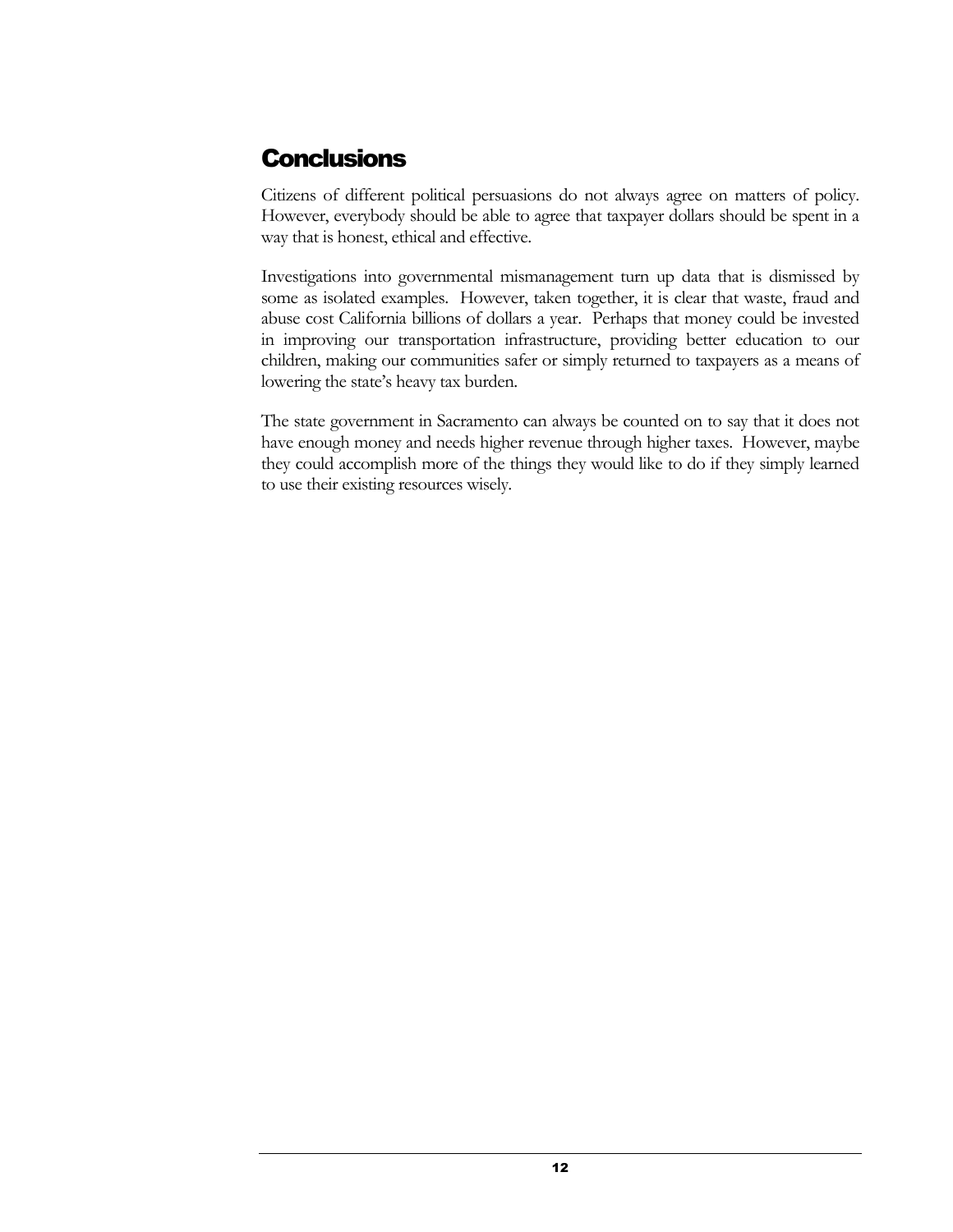## **Endnotes**

<sup>1</sup>McClintock, T. (2009, June 9). *Tough Love for California.* Retrieved from Congressman Tom McClintock: 4th District of California: http://mcclintock.house.gov/2009/06/tough-love-for-california.shtml

<sup>2</sup>Hartgen, D. T., Fields, M. G., & Jose, E. S. (2013). *20th Annual Report on the State of State Highway Systems.* Los Angeles: Reason Foundation.

<sup>3</sup>United Health Foundation. (2013). Retrieved from America's Health Rankings: http://www.americashealthrankings.org

<sup>4</sup>United States Department of Labor Bureau of Labor Statistics. (2013, October). *Unemployment Rates for States*. Retrieved from Local Area Unemployment Statistics: http://www.bls.gov/web/laus/laumstrk.htm

<sup>5</sup>U.S. Energy Information Administration. (2013, September). *Electric Power Monthly Table 5.6.A.* Retrieved from EIA: http://www.eia.gov/electricity/montly/epm\_table\_grapher.cfm?t=epmt\_5\_6\_a

<sup>6</sup>Short, K. (2013). *The Research Supplemental Poverty Measure: 2012.* Washington D.C.: US Census Bureau. <sup>7</sup>United States Census Bureau. (2011). *Public Elementary–Secondary Education Finance Data*. Retrieved from Public

School Finance Data: http://www.census.gov/govs/school/

<sup>8</sup>National Center for Education Statistics. (2011). *Current expenditures for public elementary and secondary education, by state or jurisdiction: Selected years, 1969-70 through 2008-09.* Washington D.C.: U.S. Department of Education.

<sup>9</sup>CBS LA. (2013, October 1). *LAUSD Takes Back iPads From Students In Wake Of Hacking Reports.* Retrieved from CBS Local.

<sup>10</sup>Blume, H., & Ceasar, S. (2013, November 19). iPad software licenses expire in three years, L.A. Unified says. *Los Angeles Times*.

<sup>11</sup>Kalb, L. (2013, November 17). Sacramento school board members got full pay, even when they missed meetings. *Sacramento Bee*.

<sup>12</sup>Associated Press. (2013, August 2013). Janet Napolitano Approved as University of California President. *NBC Bay Area*.

<sup>13</sup>Gordon, L. (2013, September 17). UC regents panel approves repairs to former president's home. *Los Angeles Times*.

<sup>14</sup>Sweeney, J. (2013). *Food Fight: Small team of state examiners no match for school districts that divert meal funds.* Sacramento: California State Senate Rules Committee.

<sup>15</sup>Addison, B. (2013, July 30). CSU Chief Financial Officer Abruptly Retires After Risk Management Audit Reveals Questionable Travel Expenses. *Long Beach Post*.

<sup>16</sup>Alarcon, C. (2013, November). Bonus Scandal Outrage Spreads - local elected officials get bonuses for being reelected! *In El Dorado County*.

<sup>17</sup>Capitol Television News Service. (2013, November 18). California unemployment benefits fund owes nearly \$10 billion to federal government. *ABC News10*.

<sup>18</sup>Williams, J. (2013, November 8). AP Exclusive: State workers get \$516M in bonus pay. *San Jose Mercury News*. <sup>19</sup>CalPensions.com. (2013, September 16). *CalSTRS debt soars under new accounting rules.* Retrieved from

CalPensions: http://calpensions.com/2013/09/16/calstrs-debt-soars-under-new-accounting-rules/ <sup>20</sup>Ortiz, J. (2013, January 17). Some CalPERS managers given second jobs, extra money. *Sacramento Bee*.

<sup>21</sup>Goldstein, D. (2013, November 19). CBS2 Investigates: Millions In LA County Welfare Money Traced To Casinos, Bars, Vacation Spots. *CBS2*.

<sup>22</sup>Peele, T. (2013, October 19). \$1,100 an hour? Part-time service at little agencies means big bucks and benefits for politicians. *San Jose Mercury News*.

<sup>23</sup>Daigneau, E. (2013, September). Is Hydropower a Renewable Energy or Not? . *Governing*.

<sup>24</sup>Labor Market Information Department. (2013). *Industry Employment - Official Estimates.* Sacramento: California Employment Development Department.

<sup>25</sup>Pollack, E. (2012). *Counting Up to Green: Assessing the green economy and its implications for growth and equity.* Washington D.C.: Economic Policy Institute.

<sup>26</sup>Stempel, J. (2013, September 17). Ecotality, an electric car charger maker, files for bankruptcy. *Reuters*.

<sup>27</sup>Borrás, J. (2013, July 5). *\$60,000 Rebate For An Electric Van? Yep.* Retrieved from Clean Technica: http://cleantechnica.com/2013/07/05/60000-rebate-for-and-electric-van-yep-

2/?utm\_source=feedburner&utm\_medium=feed&utm\_campaign=Feed%3A+IMcleantechnica+%28CleanTechnica%29

<sup>28</sup>Myers, J. (2013, March 6). Legislators critical of utility commission budget mess. *ABC News10*.

<sup>29</sup>Morasch, C. (2013, January 28). After two fires and multiple recalls, DPF maker Cleaire folds. *Land Line*.

<sup>30</sup>Dolan, J. (2013, September 19). DWP says it can't track millions in ratepayer money . *Los Angeles Times*. <sup>31</sup>Kulkarni, S. S. (2013, August 14). Fearful doctors may order too many tests. *Reuters*.

<sup>32</sup>Harris Interactive Inc. (2012). *2012 Liability Systems Survey Lawsuit Climate Ranking the States.* Washington

D.C.: U.S. Chamber Institute for Legal Reform.